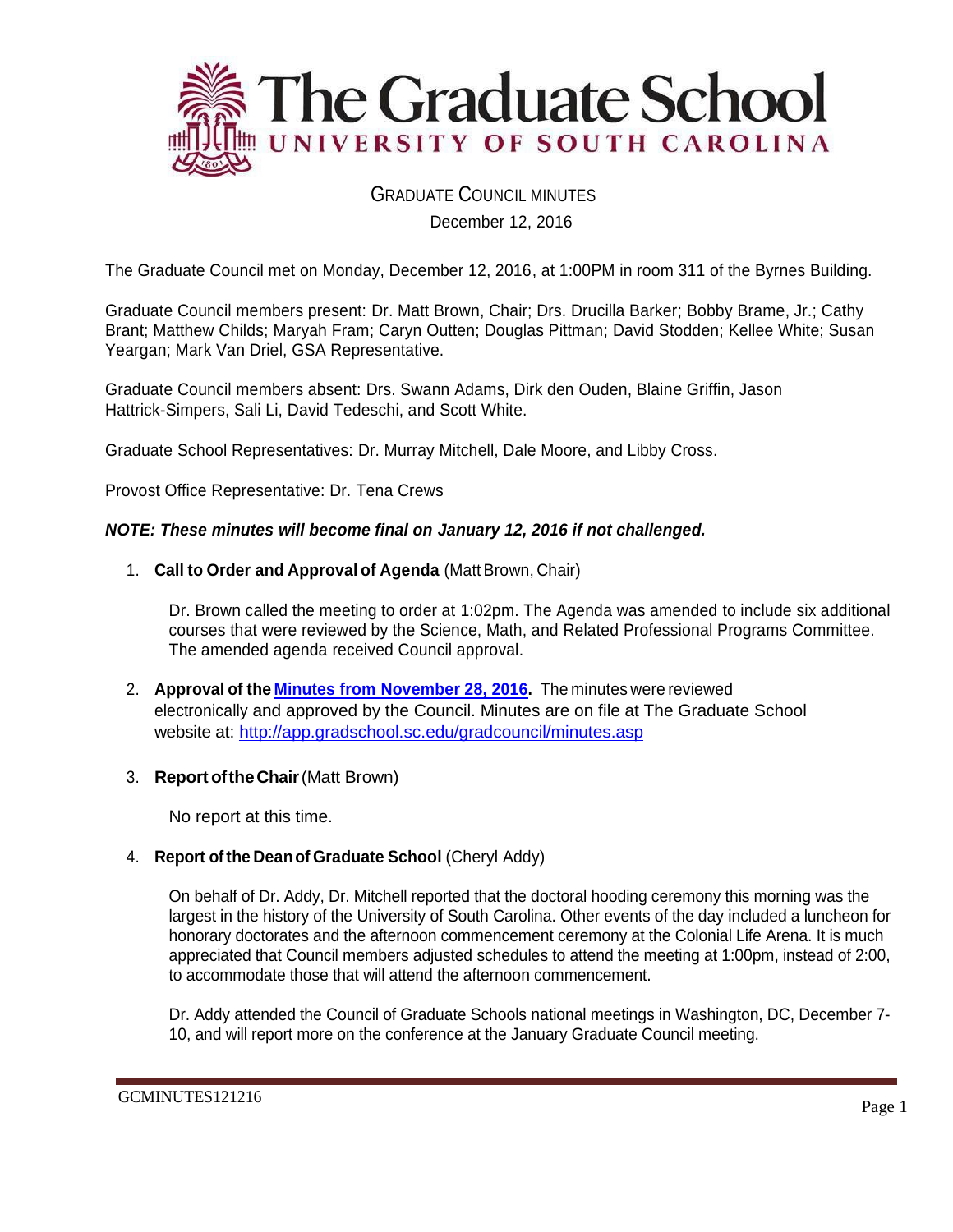## 5. **Report of the Secretary of the Graduate Council /Associate Dean**(Murray Mitchell)

Dr. Mitchell stated that it has been a busy semester and thanked committee chairs and members for another heavy and productive semester. The work of the Council would be far more onerous without the committees' excellent work.

## 6. **Report of the Graduate StudentAssociation Representative**(MarkVanDriel)

No report at this time.

## 7. **Report of the Academic Policy and Practices Committee** (Dirk denOuden)

Dr. Brown stated that Dr. den Ouden and committee were asked by Dr. Addy to gather information on international program agreements (MOUs) for masters' and doctoral level students. The committee will report to Graduate Council on their progress at a future meeting.

## **8. Report of the 500/600 Level Courses, Distance Education and Special Topics Courses (Murray Mitchell)**

These three reports are offered for information purposes only. No action is required of the Council.

## **500/600 Level Courses**

No report at this time.

## **Distance Education Delivery Courses**

No report at this time.

## **Special Topics Courses**

**BADM 790** (3) Negotiations and Conflict Management in the Workplace, (Spring 2017) **BIOS 794** (3) SAS Certification Preparation (Summer 2017) **EPID 794** (3) Special Topics in Epidemiology: GIS and Public Health (Spring 2017) **EXSC 555** (3) Measurement of Physical Activity (Spring 2017) **EXSC 755** (3) Overload and Resistance Training with Aging and Disease (Summer 2017) **SLIS 797** (3) Fundamentals of Public Policy and Program Evaluation (Summer 2017)

# **9. Associate Graduate Faculty Nominations (Murray Mitchell)**

There are no Associate Graduate Faculty nominations after a record number in November.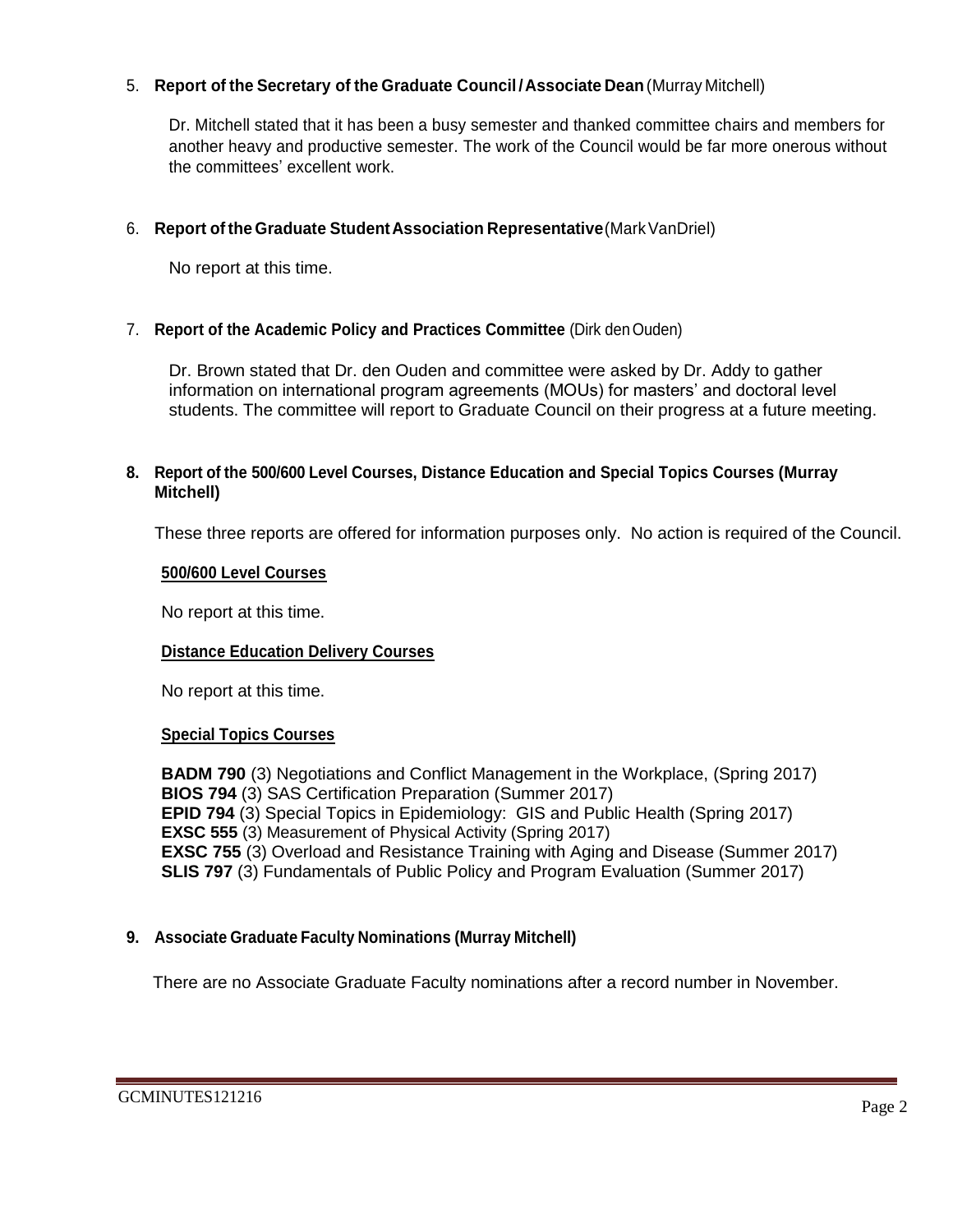## **10. Fellowships and Scholarships Committee (Scott White)**

Dr. Mitchell stated that Heather Brandt had sent out a note identifying the next round of applications.

There was a change in the Presidential Fellows scheme for accepting nominations. In an effort to diversify the representation of Presidential Fellows across the university, the committee is asking departments nominating multiples to rank order their nominations. Presidential Fellows is a recruitment strategy to sweeten the offer for stellar applicants.

# **11. Report ofScience, Math,andRelatedProfessionalProgramsCommittee(DavidTedeschi)**

Dr. Mitchell stated that a number of the proposals that are listed here, the six listed above EPID 767, were not on the original agenda. The committee report does not require a second, but does require action of the Council to approve the courses as offered.

Below is a list of proposals reviewed by the Committee. Each curricular action can be viewed at this Public Agenda review site: <https://www.sc.edu/programproposal/gradagenda/?id=18>

At this Public Agenda link, the individual proposals are not live-linked, but agenda items are listed in alphabetical order. To view the full proposals, GC members and Committee Chairs still needtogoto the Committee Review site, and filter for "Committees", then for the "Committee" called "Added to GradCouncilagenda."

- 1. **BIOL 711** (3) Structure and Function of Nucleic Acids (Change to prerequisites). Fall 2017
- 2. **BIOL 717** (3) Biological Chemistry (Change to prerequisites). Fall 2017
- 3. **CHEM 751** (3) Biosynthesis of Macromolecules (Change to prerequisites). Spring 2017
- 4. **CHEM 752** (3) Regulation and Integration of Metabolism (Cross-listed with BIOL 718) (Change to prerequisites). Fall 2017
- 5. **CHEM 753** (3) Enzymology and Protein Chemistry (Cross-listed with BIOL 717) (Change to prerequisites). Fall 2017
- 6. **COMD 748** (3) Speech Pathology Management of Patients with Tracheostomy & Ventilator Dependency New Course Proposal, Fall 2017.
- 7. **EPID 767** (3) GIS and Public Health Applications, Public Health, NCP: Spring 2017

## *All proposals were unanimously approved by Graduate Council.*

## 12. **Report of the Humanities, Social Sciences, Education, and Related Professional Programs Committee** (Drucilla Barker)

Below is a list of proposals reviewed by the Committee. Each curricular action can be viewed at this Public Agenda reviewsite:<https://www.sc.edu/programproposal/gradagenda/?id=18>

At this Public Agenda link, the individual proposals are not live-linked, but agenda items are listed in alphabetical order. To view the full proposals, GC members and Committee Chairs still need to go to the Committee Review site, and filter for "Committees", then for the "Committee" called "Added to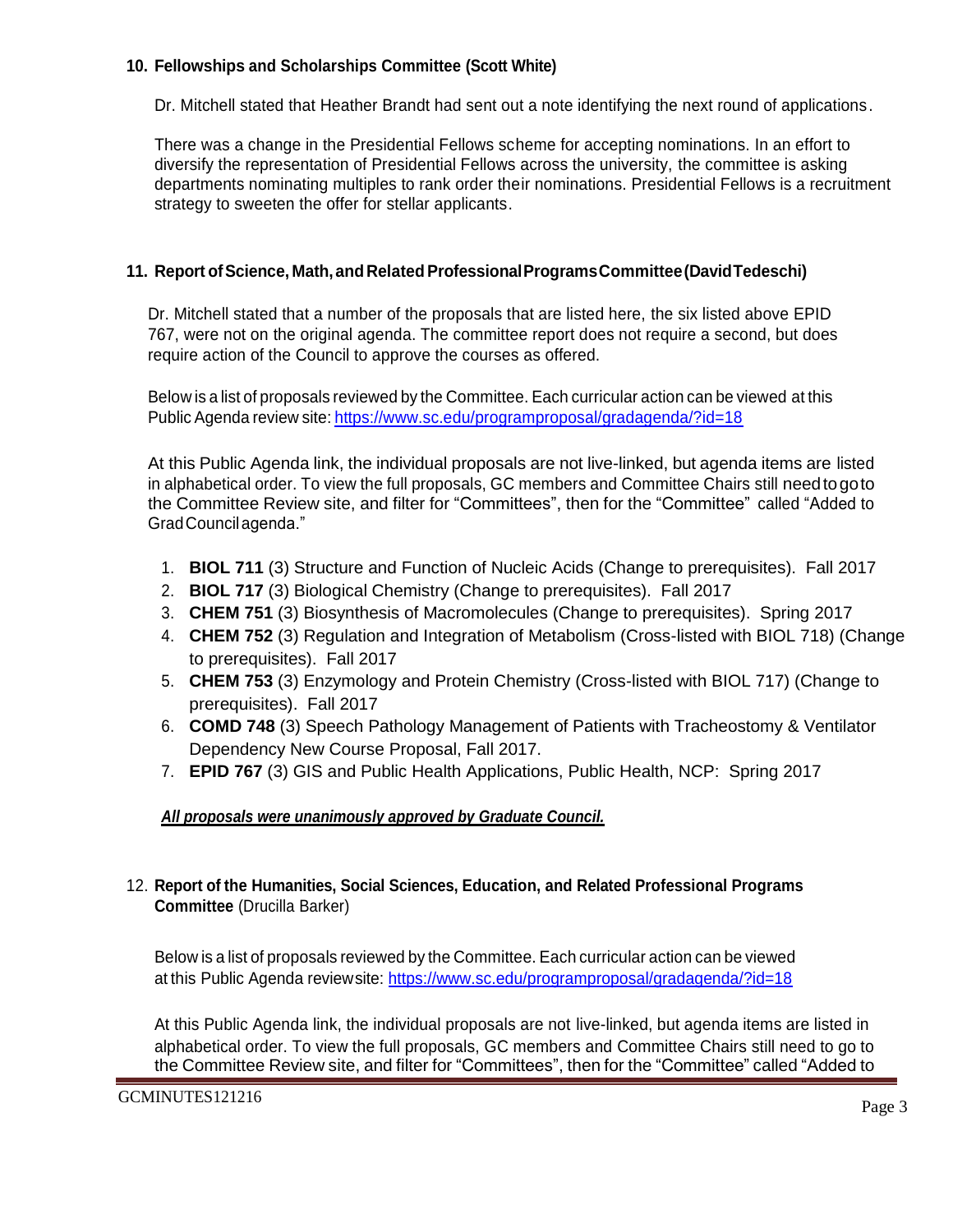Grad Council agenda."

- 1. **INTE Major / Degree Program,** Ph.D. in Early Childhood Education, Terminate Degree Program: Fall 2019
- 2. **INTE Major / Degree Program,** Ed.S. in Teaching, Terminate Degree Program: Fall 2017
- 3. **ITEC 764** (3) Project Management for Health Information, HRSM, CCP: Fall 2017
- 4. **LANG Major/ Degree Program,** Foreign Language, MAT (P-12 Certification), Change to Existing Program: Fall 2017
- 5. **MGMT 750** (3), Finance for Human Resource Professionals, Business, NCP: Fall 2017
- 6. **MGMT 780** (3), Entrepreneurial Finance and the Dynamics of Emerging Ventures, Business, NCP: Spring 2017
- 7. **POLI Major / Degree Program,** Masters of Public Administration, Change to Existing Program: Fall 2017

## *All proposals were unanimously approved by Graduate Council.*

### 13. **Report of the Grievances, Appealsand Petitions Committee**(MaryahFram)

While there was no committee report, there was discussion regarding confusion about what issues should come to the committee, how communication unfolds, and how quickly some issues escalate. The discussion identified the desire for graduate student advocates; training for advocates to better understand this important role; written policies and procedures at the program, department and college level; better understanding of how to address academic and behavioral issues coming from the Office of Student Conduct; and better understanding of how issues affect international students.

#### **14. Other Committee Reports**

No report at this time.

#### **15. OldBusiness**

No report at this time.

#### **16. New Business**

No report at this time.

#### 17. **Good of the Order**

Dr. Brown welcomed Dr. Tena Crews to Graduate Council. She will serve as the representative from the Provost's Office upon Dr. Finnigan's retirement at the end of January.

Dr. Mitchell reminded Council members and guests to please sign in on the Attendance Sheet for proper documentation of the meeting.